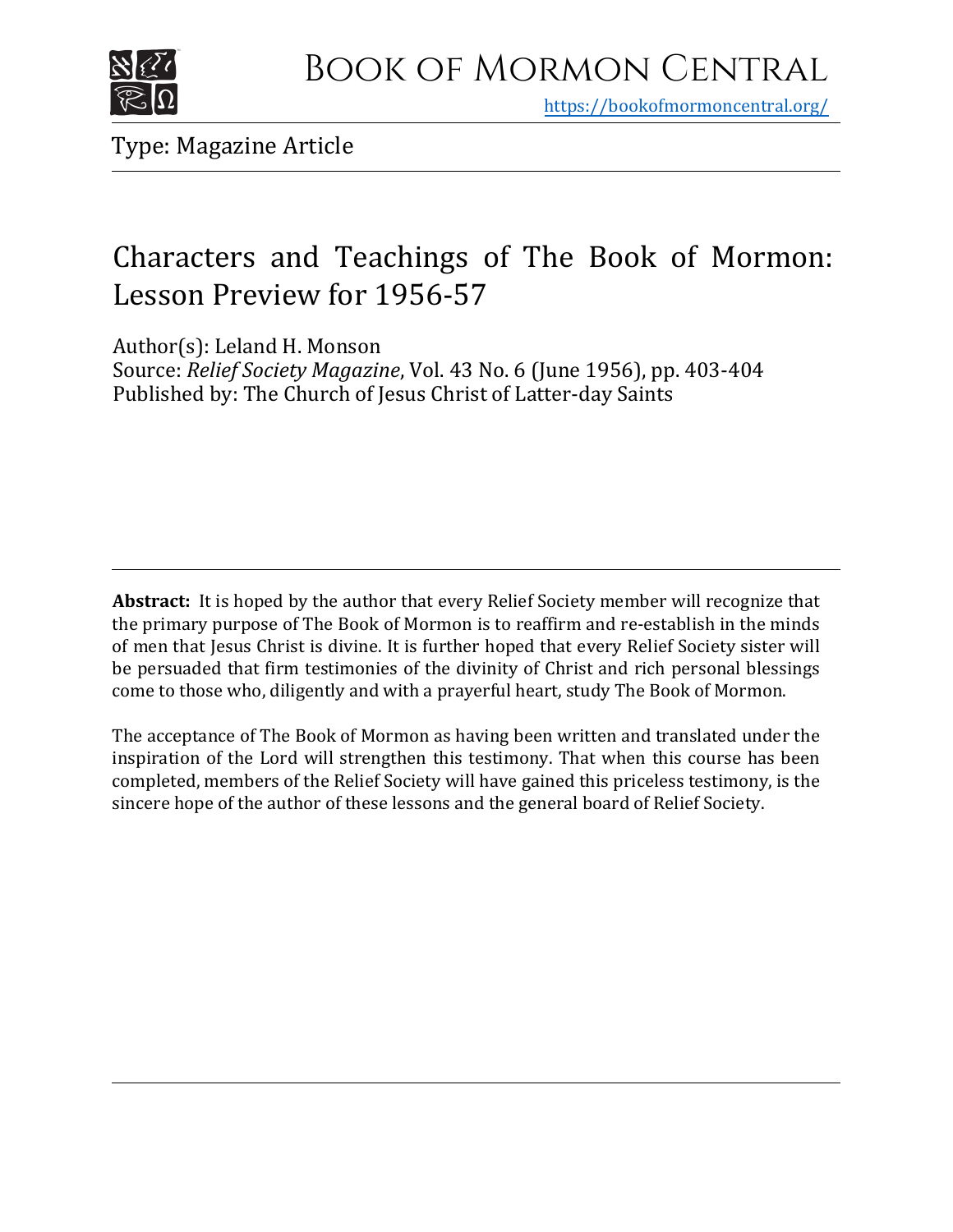# **LESSON DEPARTMENT**

*cJkeologg—*Characters and Teachings of The Book of Mormon

> Preview of Lessons for 1956-57 *Elder Leland H. Monson*

THE theology lessons for this year bring to a conclusion our sixyear course of study of the Characters and Teachings of The Book of Mormon. During this course we have studied the lives of these remarkable prophets and have become acquainted with their faith, courage, and devotion in living and teaching the gospel of Jesus Christ. These lessons have culminated in the memorable account of the birth, crucifixion, and resurrection of the Savior and his ministry as an immortal Being here on this continent.

The first two lessons for this year —beginning with <sup>3</sup> Nephi, chapter 15—continue the account of the ministry of Christ among the Nephite people and reveal the great compassion Jesus had for those who manifested such abiding faith in him. These lessons establish the fact that strict adherence to the Gospel Plan is necessary for eternal life and show that peace and happiness come both to individuals and nations who obey the Lord's commandments.

The lessons also describe the great fall of the Nephite nation and show how continued wickedness destroys a people when they do not repent. These lessons also emphasize the fact that The Book of Mormon was written to the Gentiles, the Jews, and the Lamanites of the last days. They show that to the Gentiles would be given the privilege of unveiling the land of America after it had been kept hidden from the nations of the world for centuries. They point out that a great and marvelous work would be accomplished by the Gentiles in the last days. The Jews, the record tells us, would be a hated and despised people, but that the gospel would come to them, that many would begin to believe in Christ, and that they would be restored to the land of their inheritance. The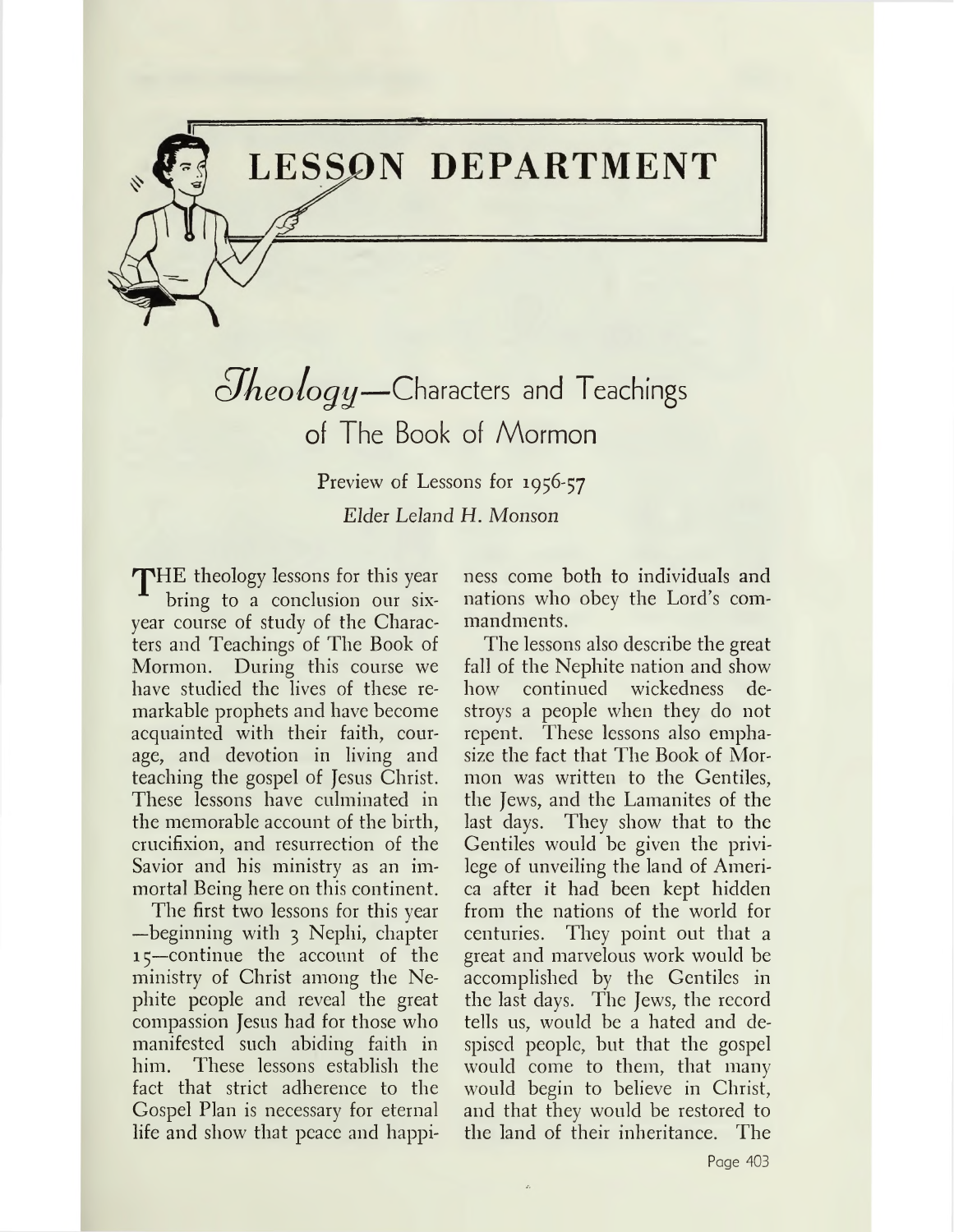Lord also held out to the Lamanites some great promises for the last days. Mormon and Moroni directed part of their instructions to these Lamanites. Moroni urged presentday Lamanites to:

... be baptized in the name of Jesus, and lay hold upon the gospel of Christ, which shall be set before you, not only in this record but also in the record which shall come unto the Gentiles from the Jews, which record shall come from the Gentiles unto you (Mormon 7:8).

It is hoped by the author that every Relief Society member will recognize that the primary purpose of The Book of Mormon is to reaffirm and re-establish in the minds of men that Jesus Christ is divine. It is further hoped that every Relief Society sister will be persuaded that firm testimonies of the divinity of Christ and rich personal blessings come to those who, diligently and with a prayerful heart, study The Book of Mormon.

The acceptance of The Book of Mormon as having been written and translated under the inspiration of the Lord will strengthen this testimony. That when this course has been completed, members of the Relief Society will have gained this priceless testimony, is the sincere hope of the author of these lessons and the general board of Relief Society.

The lessons for the coming and final year have been given the following titles and objectives:

Lesson 41—Jesus Instructs the Ne*pliites (3* Nephi, chapters 15-21)

> Objective: To show the great compassion of Jesus toward the Nephites

who manifested such great faith in him, and his love for children.

Lesson 42—Christ's Ministry *Continued* (3 Nephi, chapters 22-30)

> Objective: To show that strict adherence to the Gospel Plan is necessary for eternal life.

Lesson 43—The *Nephites and Lamanites Become a United People* (Fourth Nephi)

> Objective: To show that peace and happiness come to individuals and nations through living the gospel of Christ in unity.

Lesson 44—The *Fall of the Nephite Nation as Recorded by Mormon* (the Book of Mormon, chapters 1-7; Moroni, chapters 7-9)

> Objective: To show how continued wickedness destroys a nation when it does not repent.

Lesson 45—*Moroni Explains Principles and Ordinances of the Gospel* (the Book of Mormon, chapters 8 and 9; the Book of Ether, chapters <sup>5</sup> and 12:5-41; the Book of Moroni, chapters 1-7, and chapter 10)

> Objective: To show ". . . if the day cometh that the power and gifts of God shall be done away among you, it shall be because of unbelief" (Moroni 10:24).

Lesson 46—Prophecies Concerning *the Jews, Gentiles, and Lamanites in the Latter Days*

> Objective: To show that the prophecies made by Book of Mormon prophets are being fulfilled.